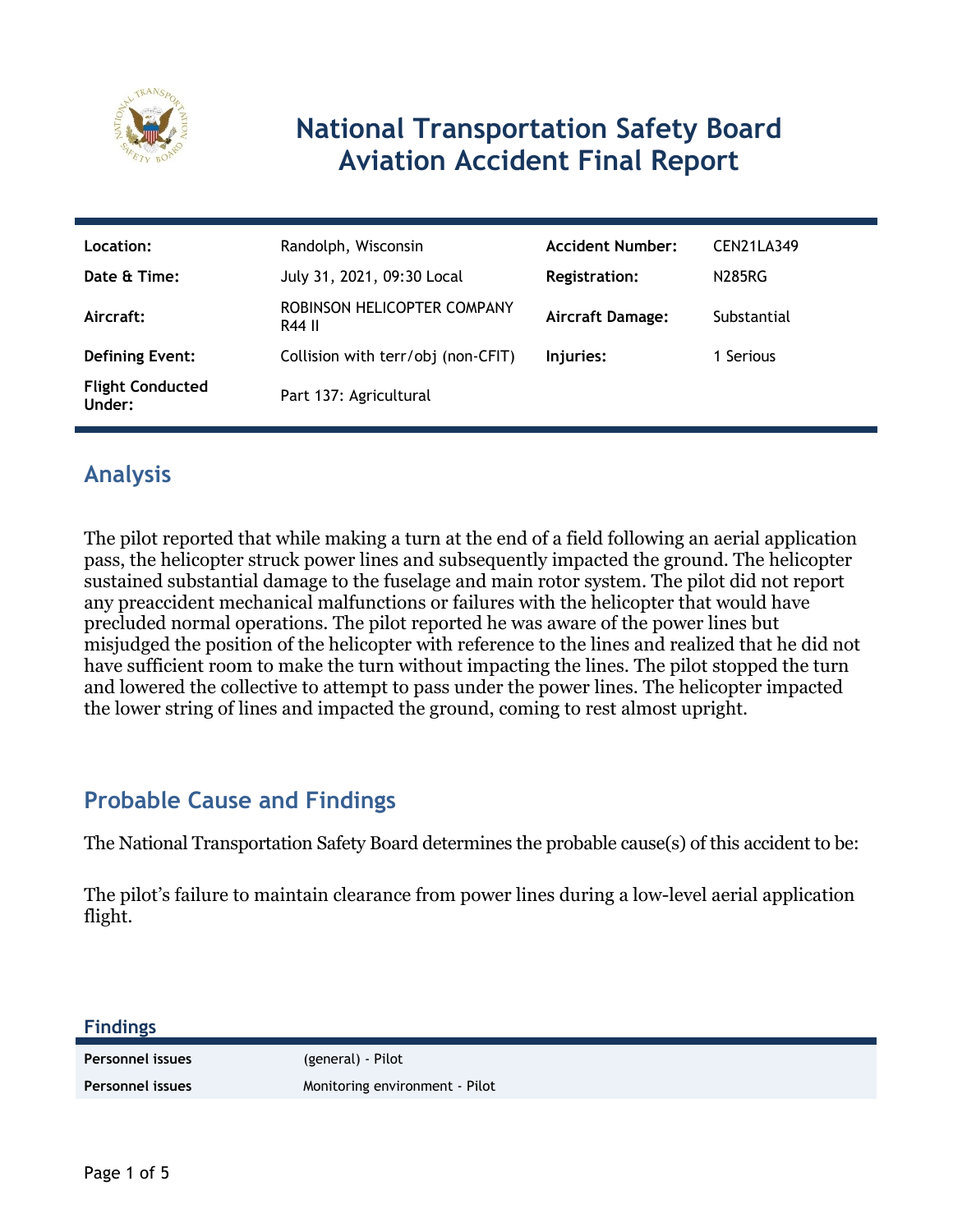## **Factual Information**

### **History of Flight**

| Maneuvering-low-alt flying | Loss of visual reference                            |
|----------------------------|-----------------------------------------------------|
| Maneuvering-low-alt flying | Collision with terr/obj (non-CFIT) (Defining event) |

### **Pilot Information**

| Certificate:                     | Commercial; Flight instructor                                                                                                                                                                                                                       | Age:                              | 54.Male        |
|----------------------------------|-----------------------------------------------------------------------------------------------------------------------------------------------------------------------------------------------------------------------------------------------------|-----------------------------------|----------------|
| Airplane Rating(s):              | None                                                                                                                                                                                                                                                | Seat Occupied:                    | Right          |
| <b>Other Aircraft Rating(s):</b> | Helicopter                                                                                                                                                                                                                                          | <b>Restraint Used:</b>            | 4-point        |
| Instrument Rating(s):            | Helicopter                                                                                                                                                                                                                                          | <b>Second Pilot Present:</b>      | No             |
| Instructor Rating(s):            | Helicopter; Instrument helicopter                                                                                                                                                                                                                   | <b>Toxicology Performed:</b>      |                |
| <b>Medical Certification:</b>    | Class 2 With waivers/limitations                                                                                                                                                                                                                    | Last FAA Medical Exam:            | June 4, 2021   |
| <b>Occupational Pilot:</b>       | Yes                                                                                                                                                                                                                                                 | Last Flight Review or Equivalent: | March 27, 2020 |
| <b>Flight Time:</b>              | 7321 hours (Total, all aircraft), 5960 hours (Total, this make and model), 7125 hours (Pilot In<br>Command, all aircraft), 287 hours (Last 90 days, all aircraft), 205 hours (Last 30 days, all<br>aircraft), 9 hours (Last 24 hours, all aircraft) |                                   |                |

### **Aircraft and Owner/Operator Information**

| Aircraft Make:                | ROBINSON HELICOPTER<br><b>COMPANY</b>                     | <b>Registration:</b>                     | <b>N285RG</b>               |
|-------------------------------|-----------------------------------------------------------|------------------------------------------|-----------------------------|
| Model/Series:                 | R44 II                                                    | <b>Aircraft Category:</b>                | Helicopter                  |
| <b>Year of Manufacture:</b>   | 2006                                                      | <b>Amateur Built:</b>                    |                             |
| Airworthiness Certificate:    | Restricted (Special)                                      | Serial Number:                           | 11323                       |
| <b>Landing Gear Type:</b>     | <b>Skid</b>                                               | Seats:                                   | 4                           |
| Date/Type of Last Inspection: | Annual                                                    | <b>Certified Max Gross Wt.:</b>          | 2500 lbs                    |
| Time Since Last Inspection:   |                                                           | Engines:                                 | 1 Reciprocating             |
| Airframe Total Time:          | 3320 Hrs at time of accident                              | <b>Engine Manufacturer:</b>              | Lycoming                    |
| ELT:                          | Installed, activated, did not<br>aid in locating accident | <b>Engine Model/Series:</b>              | IO-540-AE1AS                |
| <b>Registered Owner:</b>      |                                                           | <b>Rated Power:</b>                      | 260 Horsepower              |
| Operator:                     |                                                           | <b>Operating Certificate(s)</b><br>Held: | Agricultural aircraft (137) |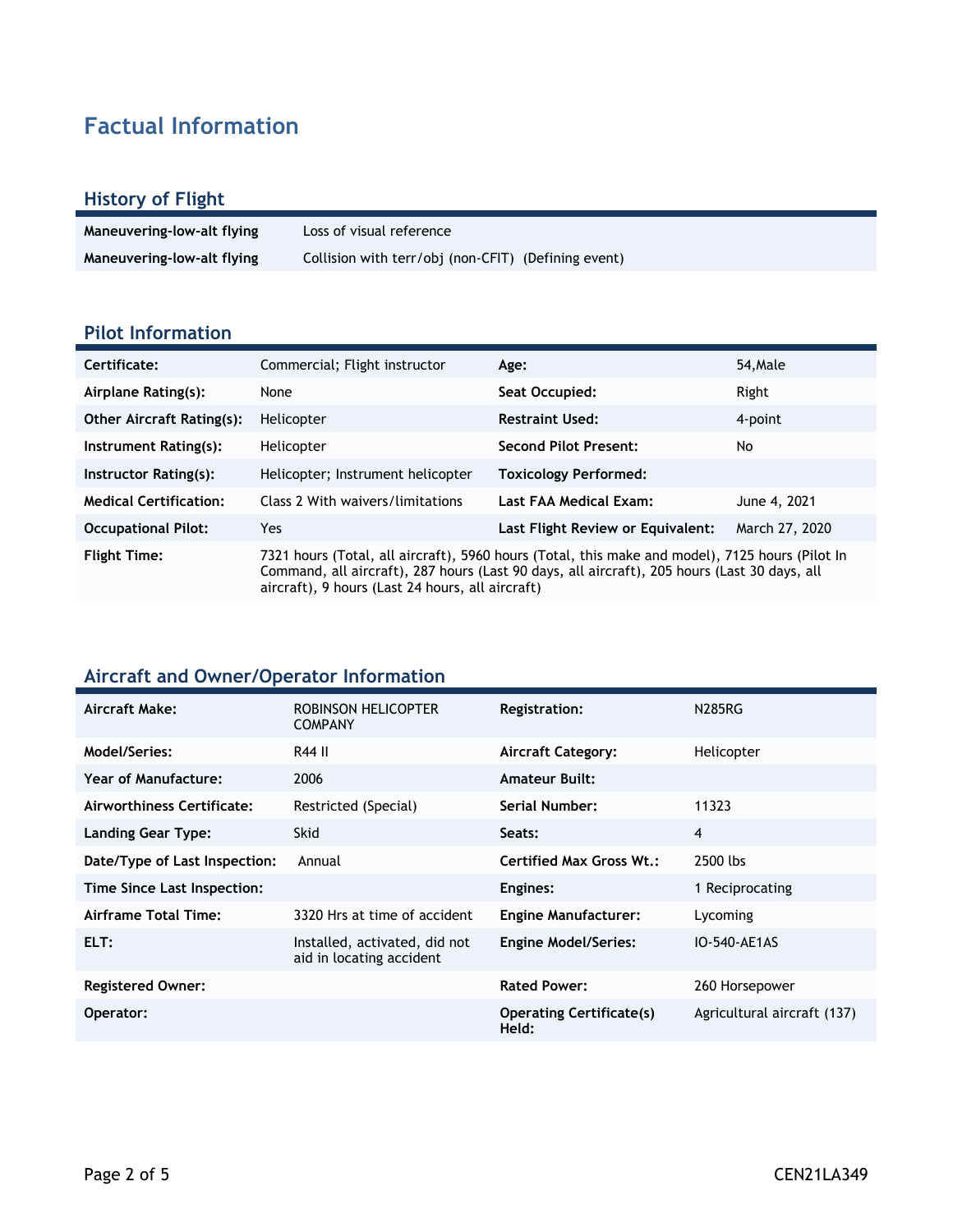### **Meteorological Information and Flight Plan**

| <b>Conditions at Accident Site:</b>     | Visual (VMC)                     | <b>Condition of Light:</b>                     | Day               |
|-----------------------------------------|----------------------------------|------------------------------------------------|-------------------|
| <b>Observation Facility, Elevation:</b> | KUNU,936 ft msl                  | Distance from Accident Site:                   | 15 Nautical Miles |
| <b>Observation Time:</b>                | 10:15 Local                      | Direction from Accident Site:                  | 117°              |
| <b>Lowest Cloud Condition:</b>          | Clear                            | Visibility                                     | 7 miles           |
| Lowest Ceiling:                         | Overcast / 600 ft AGL            | Visibility (RVR):                              |                   |
| Wind Speed/Gusts:                       | $3$ knots $/$                    | <b>Turbulence Type</b><br>Forecast/Actual:     | None / None       |
| <b>Wind Direction:</b>                  | $240^\circ$                      | <b>Turbulence Severity</b><br>Forecast/Actual: | N/A / N/A         |
| <b>Altimeter Setting:</b>               | 30.05 inches Hg                  | <b>Temperature/Dew Point:</b>                  | 18°C / 16°C       |
| <b>Precipitation and Obscuration:</b>   | No Obscuration; No Precipitation |                                                |                   |
| <b>Departure Point:</b>                 | Randolph, WI                     | Type of Flight Plan Filed:                     | None              |
| Destination:                            | Randolph, WI                     | <b>Type of Clearance:</b>                      | None              |
| <b>Departure Time:</b>                  | 09:30 Local                      | Type of Airspace:                              | Class E           |

#### **Wreckage and Impact Information**

| Crew Injuries:          | 1 Serious | <b>Aircraft Damage:</b>       | Substantial              |
|-------------------------|-----------|-------------------------------|--------------------------|
|                         |           |                               |                          |
| Passenger<br>Injuries:  |           | <b>Aircraft Fire:</b>         | None                     |
| <b>Ground Injuries:</b> |           | Aircraft<br><b>Explosion:</b> | None                     |
| Total Injuries:         | 1 Serious | Latitude,<br>Longitude:       | 43.55696, -89.03637(est) |

### **Preventing Similar Accidents**

Preventing Obstacle Collisions in Agricultural Operations

Accidents involving collisions with obstacles, including poles, wires, guy wires, meteorological evaluation towers (MET), or trees, are among the most common types of agricultural aircraft accidents. Some collisions involved obstacles that the pilots did not see (even during survey flights) but others involved obstacles that were known to the pilot and/or had characteristics that would make them visibly conspicuous.

Agricultural pilots should do the following:

- Maintain a quick-reference document (paper or electronic) at the operations base that contains field maps, charts, photographs, and details of all known obstacles.
- Frequently review current aeronautical charts for information about obstacles.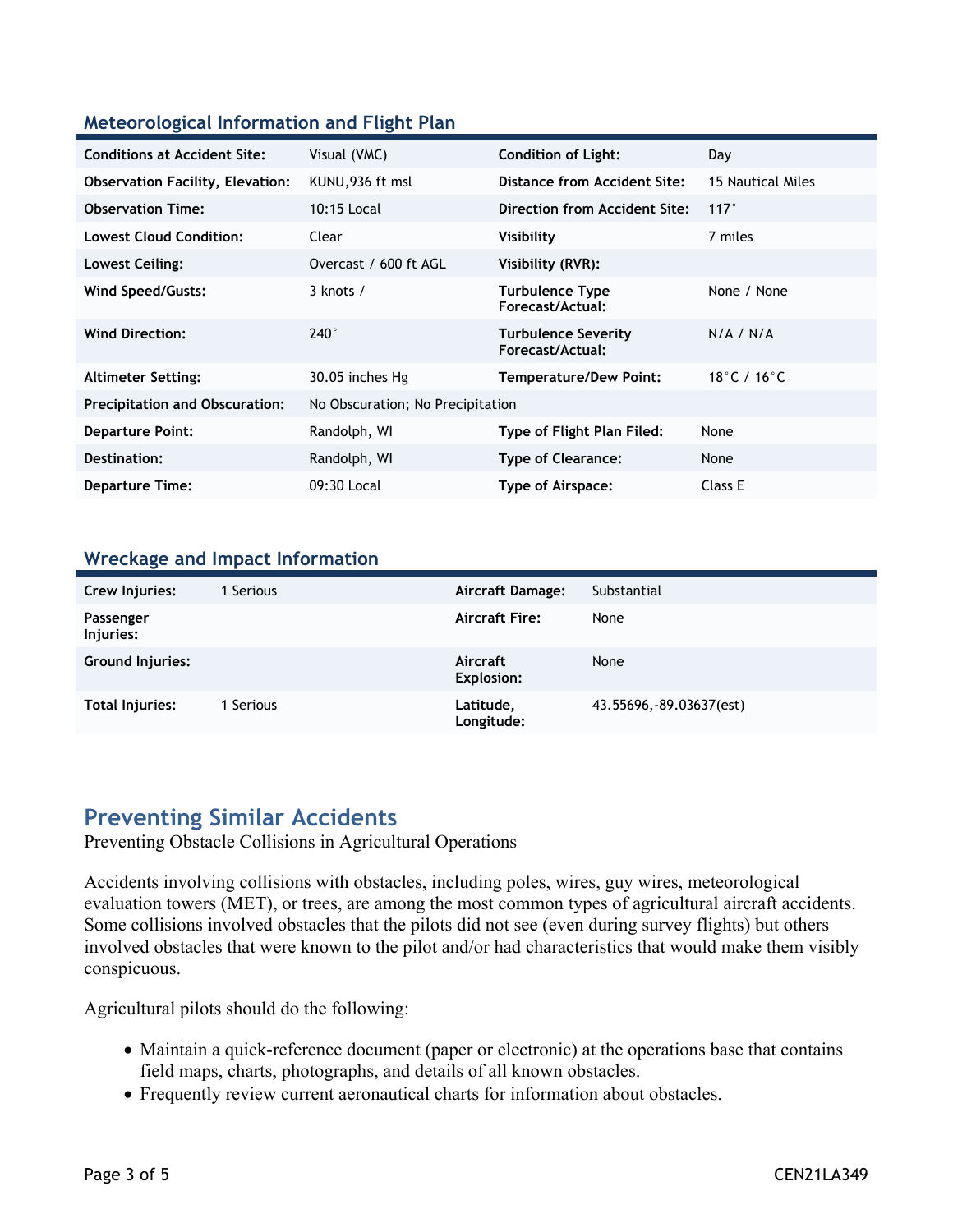- Before leaving the ground, spend time becoming familiar with all available information about the target field and programming navigation equipment. Such preflight action can help reduce the potential for confusion or distraction in flight.
- Conduct aerial surveys of the target field but do not rely solely on an aerial survey to identify potential obstacles.
- Conduct regular ground surveys of fields. Some towers can be erected in hours, and obstacles can change since you last worked that field. Speak with farmers and land owners to raise awareness about obstacle hazards.
- When possible, use ground crews. They may be in a better position to see certain obstacles and help you ensure that your aircraft remains clear of them.
- Watch for shadows and irregularities in growth patterns to help identify obstacles. Use GPS and other technology to maintain awareness of obstacle locations.
- Be aware that workload, fatigue, sun glare, and distractions in the cockpit can adversely affect your ability to see, avoid, or remember obstacles. Heavier loads and higher density altitudes can affect the performance of your aircraft.

The National Agricultural Aviation Association's Professional Aerial Applicators' Support System reminds pilots that, when ferrying an aircraft or transitioning between sites, flying above 500 feet reduces obstacle collision risks: "Ferry Above Five and Stay Alive."

See [http://www.ntsb.gov/safety/safety-alerts/documents/SA\\_035.pdf](http://www.ntsb.gov/safety/safety-alerts/documents/SA_035.pdf) for additional resources.

The NTSB presents this information to prevent recurrence of similar accidents. Note that this should not be considered guidance from the regulator, nor does this supersede existing FAA Regulations (FARs).

| Investigator In Charge (IIC):               | Lemishko, Alexander                                    |                               |  |
|---------------------------------------------|--------------------------------------------------------|-------------------------------|--|
| <b>Additional Participating</b><br>Persons: | Peter Hupfer; FAA FSDO; Milwaukee, WI                  |                               |  |
| Original Publish Date:                      | February 8, 2022                                       | <b>Investigation Class: 4</b> |  |
| Note:                                       | The NTSB did not travel to the scene of this accident. |                               |  |
| <b>Investigation Docket:</b>                | https://data.ntsb.gov/Docket?ProjectID=103607          |                               |  |

#### **Administrative Information**